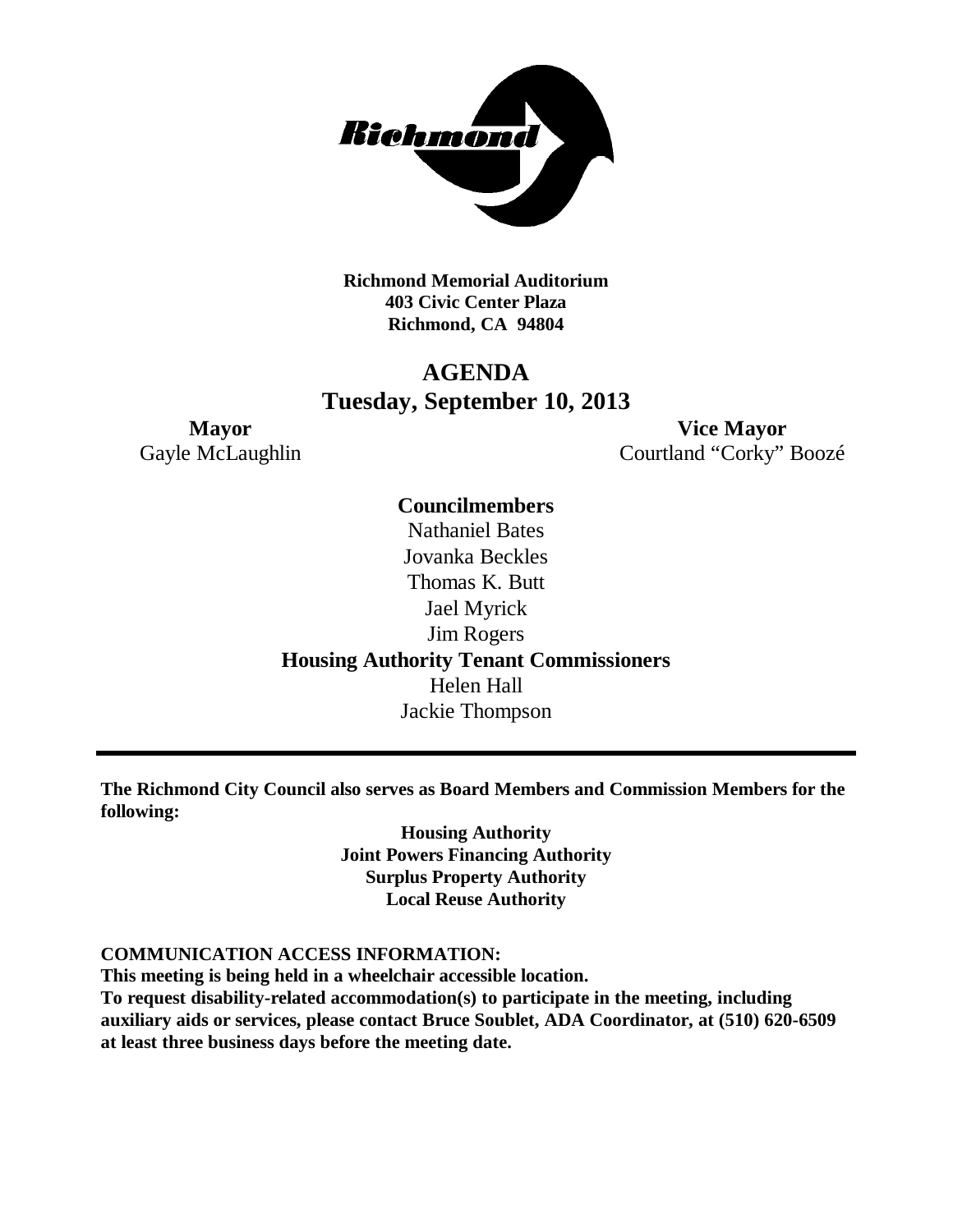# **MEETING PROCEDURES**

The City of Richmond encourages community participation at its City Council meetings and has established procedures that are intended to accommodate public input in a timely and time-sensitive way. As a courtesy to all members of the public who wish to participate in City Council meetings, please observe the following procedures:

**PUBLIC COMMENT ON AGENDA ITEMS:** Anyone who desires to address the City Council on items appearing on the agenda must complete and file a pink speaker's card with the City Clerk **prior** to the City Council's consideration of the item. Once the City Clerk has announced the item and discussion has commenced, no person shall be permitted to speak on the item other than those persons who have submitted their names to the City Clerk. Your name will be called when the item is announced for discussion. **Each speaker will be allowed TWO (2) MINUTES to address the City Council on NON-PUBLIC HEARING items listed on the agenda.**

**OPEN FORUM FOR PUBLIC COMMENT:** Individuals who would like to address the City Council on matters not listed on the agenda or on **Presentations, Proclamations and Commendations, Report from the City Attorney, or Reports of Officers** may do so under Open Forum. All speakers must complete and file a pink speaker's card with the City Clerk **prior** to the commencement of Open Forum. **The amount of time allotted to individual speakers shall be determined based on the number of persons requesting to speak during this item. The time allocation for each speaker will be as follows: 15 or fewer speakers, a maximum of 2 minutes; 16 to 24 speakers, a maximum of 1 and one-half minutes; and 25 or more speakers, a maximum of 1 minute.**

#### **SPEAKERS ARE REQUESTED TO OCCUPY THE RESERVED SEATS IN THE FRONT ROW BEHIND THE SPEAKER'S PODIUM AS THEIR NAME IS ANNOUNCED BY THE CITY CLERK.**

**CONSENT CALENDAR:** Consent Calendar items are considered routine and will be enacted, approved or adopted by one motion unless a request for removal for discussion or explanation is received from the audience or the City Council. A member of the audience requesting to remove an item from the Consent Calendar must complete and file a speaker's card with the City Clerk **prior to the City Council's consideration of Agenda Review.** An item removed from the Consent Calendar may be placed anywhere on the agenda following the City Council's agenda review.

Any law enforcement officer on duty or whose service is commanded by the presiding officer shall be Sergeant-at-Arms of the Council meetings. He/she, or they, shall carry out all orders and instructions given by the presiding officer for the purpose of maintaining order and decorum at the Council meetings (City Council Rules of Procedure and Order Section III F, RMC Section 2.12.030).

**\*\*\*\*\*\*\*\*\*\*\*\*\*\*\*\*\*\*\*\*\*\*\*\*\*\*\*\*\*\*\*\*\*\*\*\*\*\*\*\*\*\*\*\*\*\*\*\*\*\*\*\*\*\*\*\*\*\***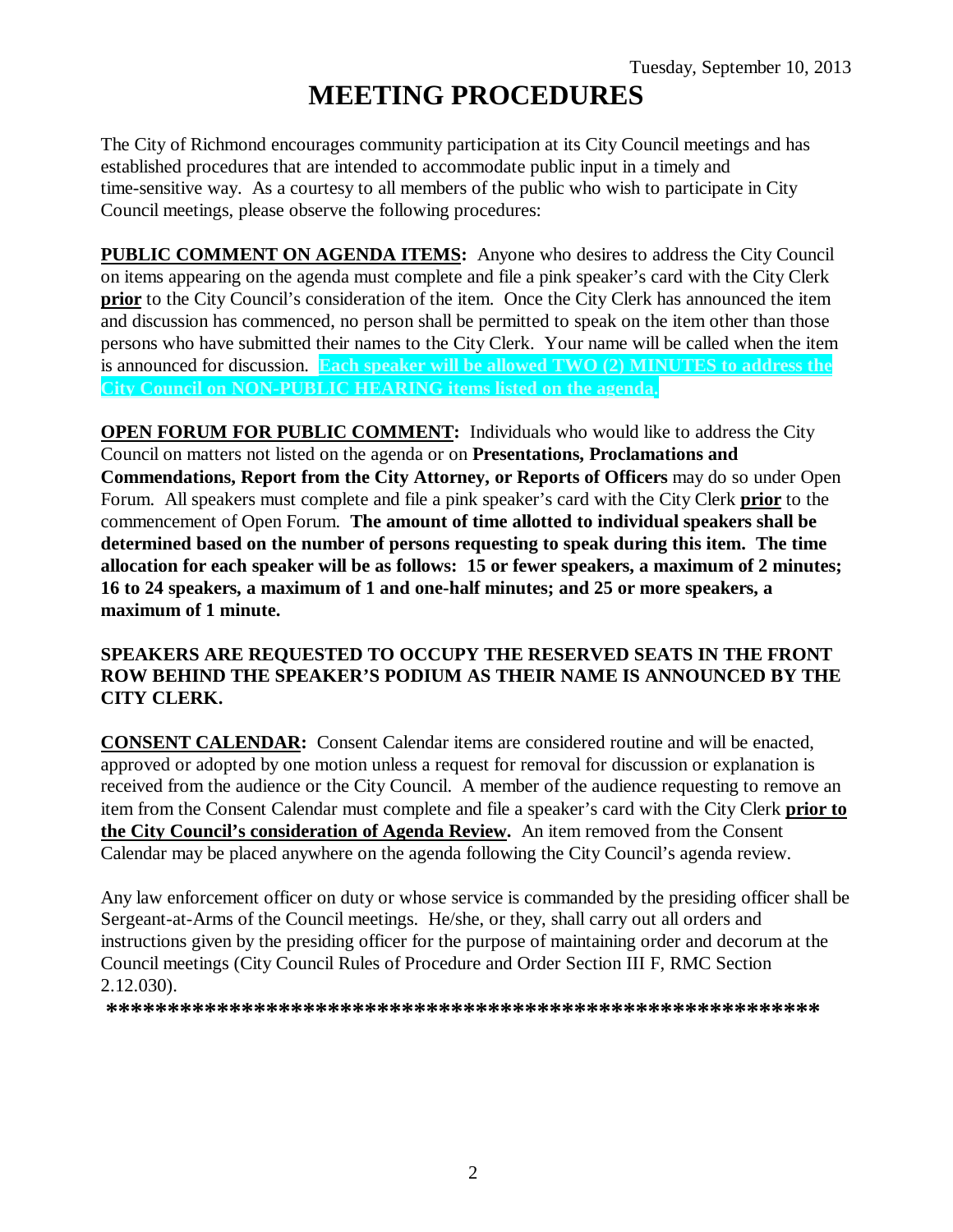# **EVENING OPEN SESSION**

5:00 p.m.

#### **A. ROLL CALL**

### **B. PUBLIC COMMENT**

#### **C. ADJOURN TO CLOSED SESSION**

## **CLOSED SESSION**

Shimada Room of the Community Services Building

#### **A. CITY COUNCIL**

**A-1.** CONFERENCE WITH LEGAL COUNSEL - EXISTING LITIGATION (Subdivision [a] of Government Code Section 54956.9):

Wells Fargo vs. City of Richmond

Bank of New York vs. City of Richmond

Chevron vs. Contra Costa County

#### **A-2.** CONFERENCE WITH LABOR NEGOTIATORS (Government Code Section 54957.6):

Agency designated representatives: Bill Lindsay, Jack Hughes, Michael Banks, Bruce Soublet, and Lisa Stephenson Employee organization: Richmond Fire Management Association (RFMA)

Agency designated representatives: Bill Lindsay, Jack Hughes, Lisa Stephenson, Bruce Soublet, and Chris Magnus Employee organization: Richmond Police Officers' Association (RPOA)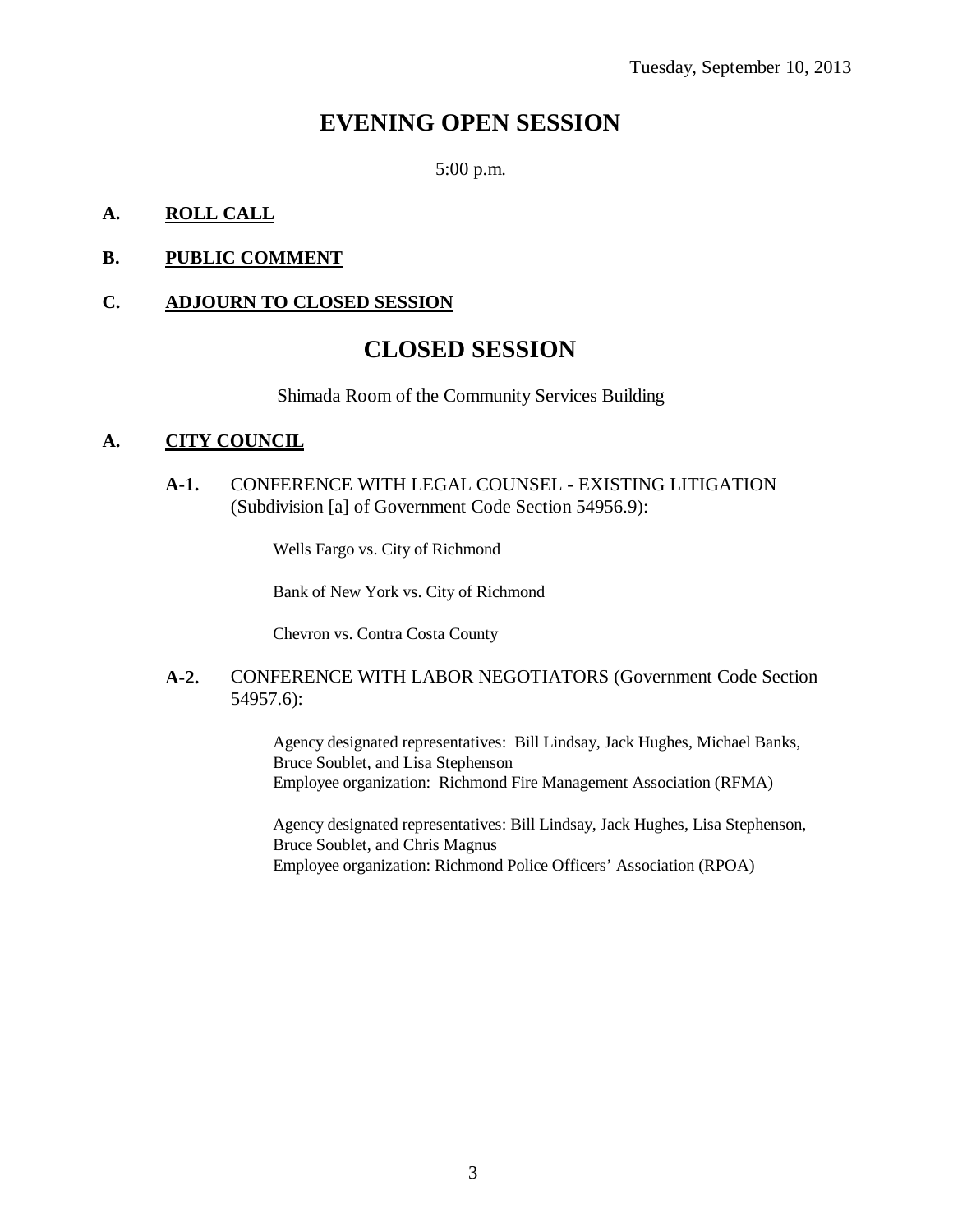# **SPECIAL REGULAR MEETING OF THE RICHMOND CITY COUNCIL**

6:30 p.m.

- **A. PLEDGE TO THE FLAG**
- **B. ROLL CALL**
- **C. STATEMENT OF CONFLICT OF INTEREST**
- **D. AGENDA REVIEW**

#### **E. REPORT FROM THE CITY ATTORNEY OF FINAL DECISIONS MADE AND NON-CONFIDENTIAL DISCUSSIONS HELD DURING CLOSED SESSION**

#### **F. OPEN FORUM FOR PUBLIC COMMENT**

#### **G. CITY COUNCIL CONSENT CALENDAR**

- **G-1.** INTRODUCE an ordinance (first reading ) updating Chapter 12.22 of the Richmond Municipal Code that pertains to Stormwater Management and Discharge Control in order to comply with regulatory requirements - Engineering Services Department (Chad Davisson/Lynne Scarpa 620-8091).
- **G-2.** RECEIVE the Grand Jury Report No. 1311, "Assessing Financial Risk," and review and approve the response to this report - Finance Dept (James Goins 620- 6740).
- **G-3.** APPROVE the annual support and user license agreement with Faster Asset Solutions by CCG Systems, Inc. for fleet management software used in maintaining data records of city-owned equipment, in an amount not to exceed \$11,350 for Fiscal Year 2013/14 and in an amount not to exceed \$12,000 per year for Fiscal Years 2014/15 and 2015/16 - Public Works Department (Yader A. Bermudez 231-3008).
- **G-4.** REJECT all bids received for the Urban Runoff Treatment Retrofits at 1st Street and Cutting Boulevard, and re-advertise this project - Engineering Services Department (Chad Davisson/Lynne Scarpa 307-8135).
- **G-5.** APPROVE a Memorandum of Understanding (MOU) between Rubicon Programs, Inc. and Richmond Public Library-LEAP, allowing the LEAP Program to receive \$32,030 for the period of July 1, 2013, through June 30, 2014, in exchange for providing basic literacy and GED preparation for Rubicon, and APPROVE an amendment to the Fiscal Year 2013-2014 Operating Budget increasing library fund revenue and expenditures in the amount of \$32,030 - Library and Cultural Services Department (Katy Curl 620-6554).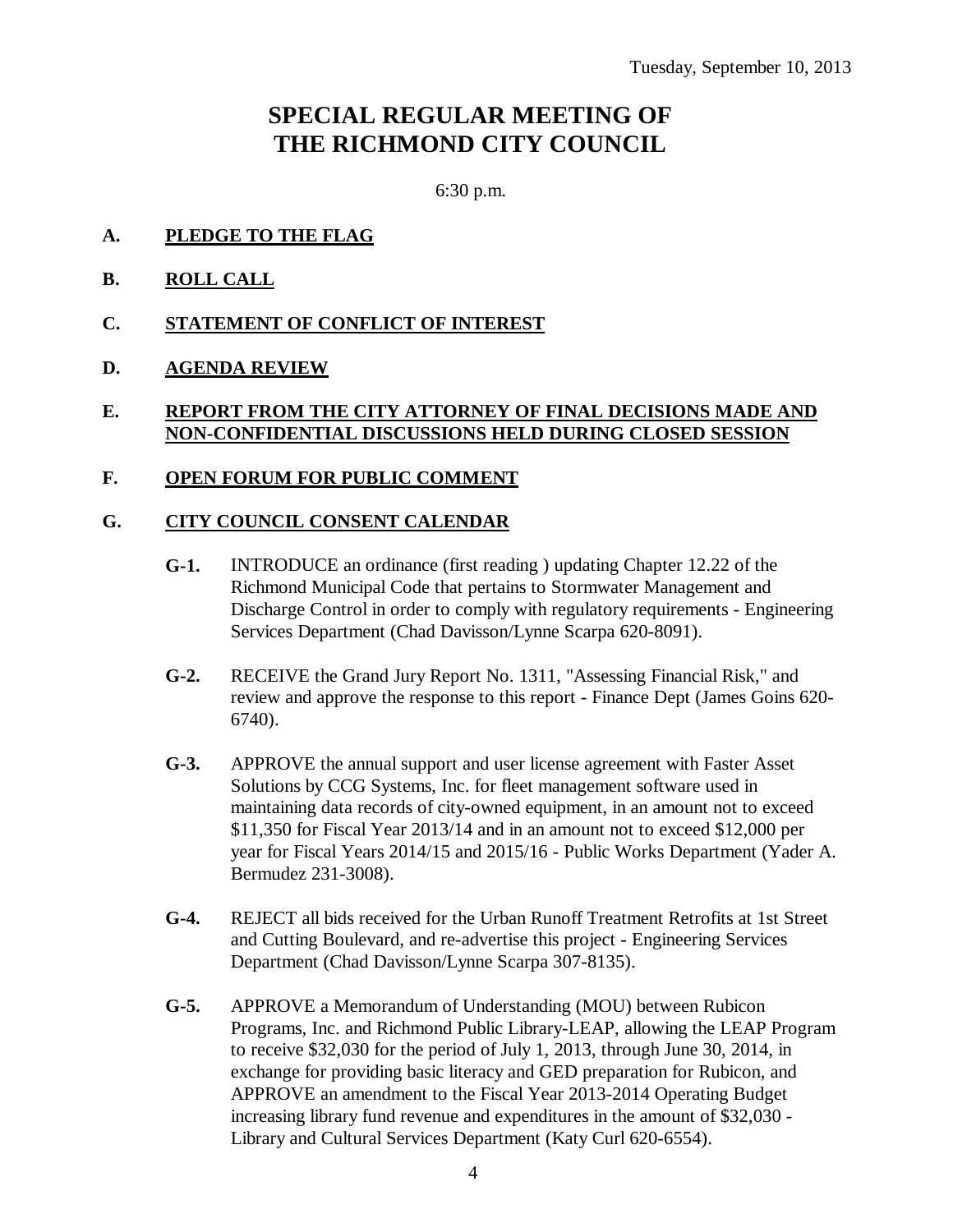- **G-6.** APPROVE a Memorandum of Understanding (MOU) between Bay Area Community Resources (BACR) and Richmond Public Library-LEAP to allow BACR to place a VISTA position at Richmond Public Library-LEAP to support volunteer recruitment at a cost to LEAP of \$14,664 - Library and Cultural Services Department (Katy Curl 620-6554).
- **G-7.** APPROVE an agreement with the California State Library allowing the Richmond Public Library-LEAP to receive funding to provide literacy services for the City of Richmond, AUTHORIZE the Library and Cultural Services Director to accept the State funds in the amount of \$10,000, and APPROVE an amendment to the Fiscal Year 2013-14 Operating Budget to increase library fund revenue and expenditures in the amount of \$10,000 - Library and Cultural Services Department (Katy Curl 620-6554).
- **G-8.** ADOPT an ordinance (second reading) to establish wages, salaries, and compensation for the classifications represented by the International Federation of Professional and Technical Employees (IFPTE Local 21) in the city's classified service, and repealing Ordinance No. 38-06 N.S. - Human Resources Management Department (Lisa Stephenson 620-6600).
- **G-9.** APPROVE the grant-funded purchase of a mobile office/storage combination trailer for the Richmond Fire Department Marine Response Program from Mark Holmes, dba Holmes Construction, using Fiscal Year 2012 Bay Area Urban Area Security Initiative (UASI) funds in an amount not to exceed \$24,500 - Fire Department (Chief Michael Banks 307-8041).
- **G-10.** APPROVE a contract amendment with TPA Construction Inc. for completion of the Dornan Drive Tunnel Project, increasing the contract amount by \$330,000 for a total of \$1,405,328 - Engineering Services Department (Andy Yeung/Melissa Tigbao 307-8091).
- **G-11.** ADOPT a resolution approving a Memorandum of Understanding (MOU) between RFMA and the City of Richmond. The MOU will be effective from July 1, 2013, through June 30, 2016, and provides for a 3% annual salary increase each September 1 for the years 2013, 2014, and 2015. The salary increase is offset by RFMA members contributing an additional 1% per year toward CalPERS pension cost (3% over the life of the contract, for a total contribution of 12% at the end of the term) - Human Resources Management Department (Lisa Stephenson 620-6600).
- **G-12.** INTRODUCE an ordinance (first reading) to establish wages, salaries, and compensation for the classifications represented by the Richmond Fire Management Association (RFMA) in the City's classified service, and repealing Ordinance No. 39-06 N.S. - Human Resources Management Department (Lisa Stephenson 620-6600).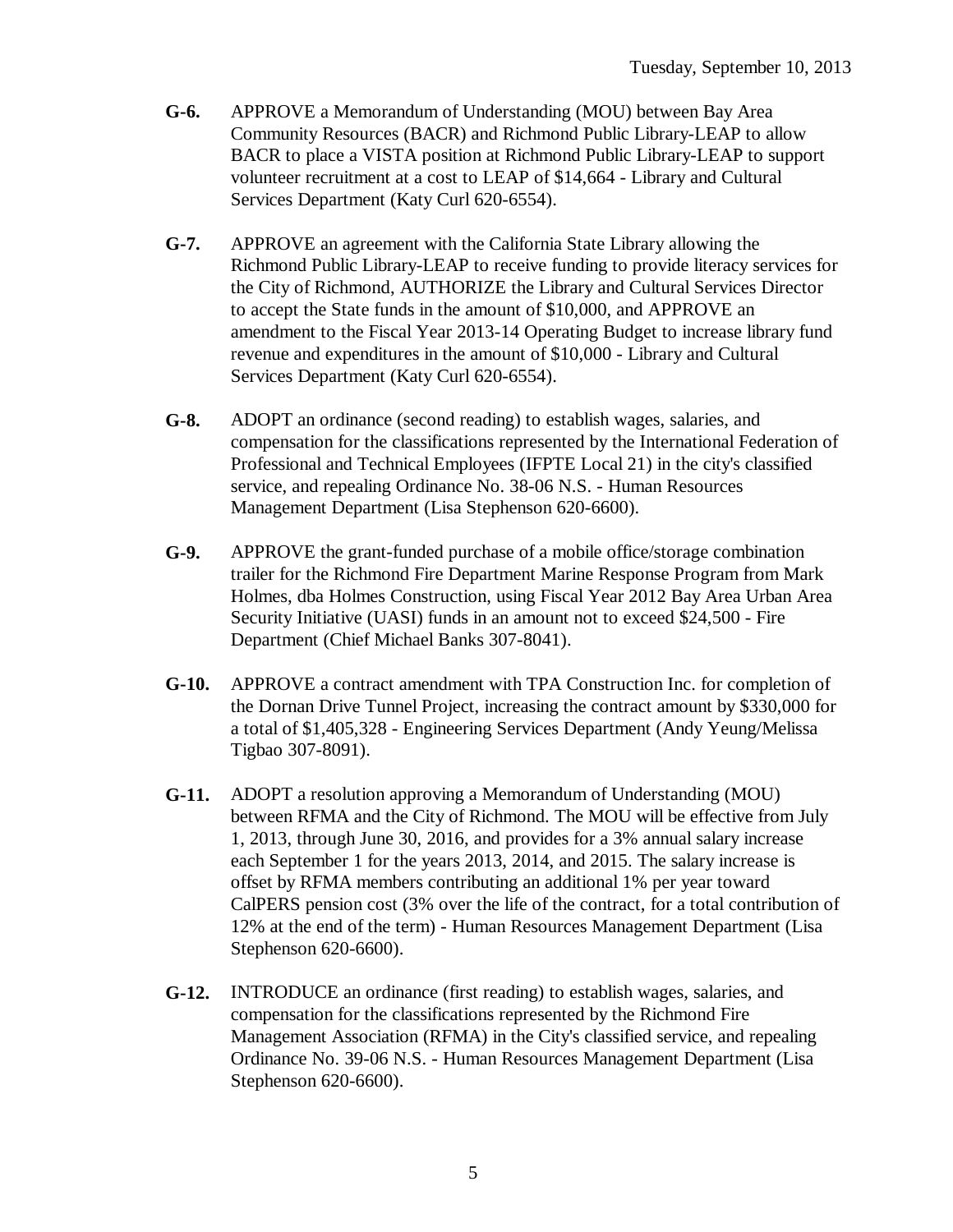- **G-13.** APPROVE a contract with Networkfleet for Global Positioning System (GPS) tracking and management in an amount not exceed \$95,000 for a two-year term, and the option for two one-year extensions in an amount not to exceed \$47,500 per year - Public Works Department (Yader A. Bermudez 231-3008).
- **G-14.** APPROVE a contract with AAA Fence Company, Inc. for chain link fence repair and replacement surrounding the sport courts at Belding-Garcia Park and Lucas Park in an amount not to exceed \$40,582.30 which includes a 10% city controlled cost contingency. The contract term will be from September 11, 2013 to June 30, 2014 - Public Works Department (Yader A. Bermudez 231-3008).
- **G-15.** APPROVE a service contract with BMW Motorcycles of San Francisco to provide regular maintenance and repair services for the Richmond Police Department's BMW motorcycle fleet, at a cost not to exceed \$60,000 (\$30,000 per year, for a two-year term) from July 1, 2013, through June 30, 2015 - Police Department (Chief Chris Magnus 621-1802).
- **G-16.** ACCEPT and APPROPRIATE a grant from Cities of Service in the amount of \$25,000 to expand writing support to high school students through the WritersCoach Connection Program at Richmond High School; and APPROVE the appropriation of a bonus grant of up to \$5,000, contingent upon the grantee meeting the year-one impact benchmarks specified in the Cities of Service Impact Volunteering Fund Memorandum of Understanding - City Manager's Office (Bill Lindsay/Rochelle Monk 620-6512).
- **G-17.** APPROVE the following appointments and re-appointments: Historic Preservation Commission: Kimberly Butt, incumbent, term expiring July 31, 2017; Robin Cawelti, incumbent, term expiring July 31, 2017; Point Molate Community Advisory Committee: Eduardo Martinez, incumbent, term expiring May 30, 2015; Workforce Investment Board: Uche Justin Uwahemu, new appointment; Jake Sloan, new appointment; Economic Development Commission: David Schoenthal, new appointment, term expiring March 30, 2016; D. Dexter Vizinau, new appointment, term expiring March 30, 2016; and Commission on Aging: Kathleen Good, new appointment, term expiring May 19, 2015 - Mayor McLaughlin (620-6503).
- **G-18.** APPROVE the minutes of the July 23 and 30, 2013, special meetings City Clerk's Office (Diane Holmes 620-6513).
- **G-19.** DIRECT the Richmond City Councilmembers that represent the City of Richmond on the West Contra Costa Integrated Waste Management Authority ("RecycleMore") Board of Directors to place on that agency's agenda, and to vote in support of, an amendment to the West Contra Integrated Waste Management Authority Joint Powers Authority Agreement that provides more flexibility to members wishing to withdraw from the Authority - City Manager's Office (Bill Lindsay 620-6512).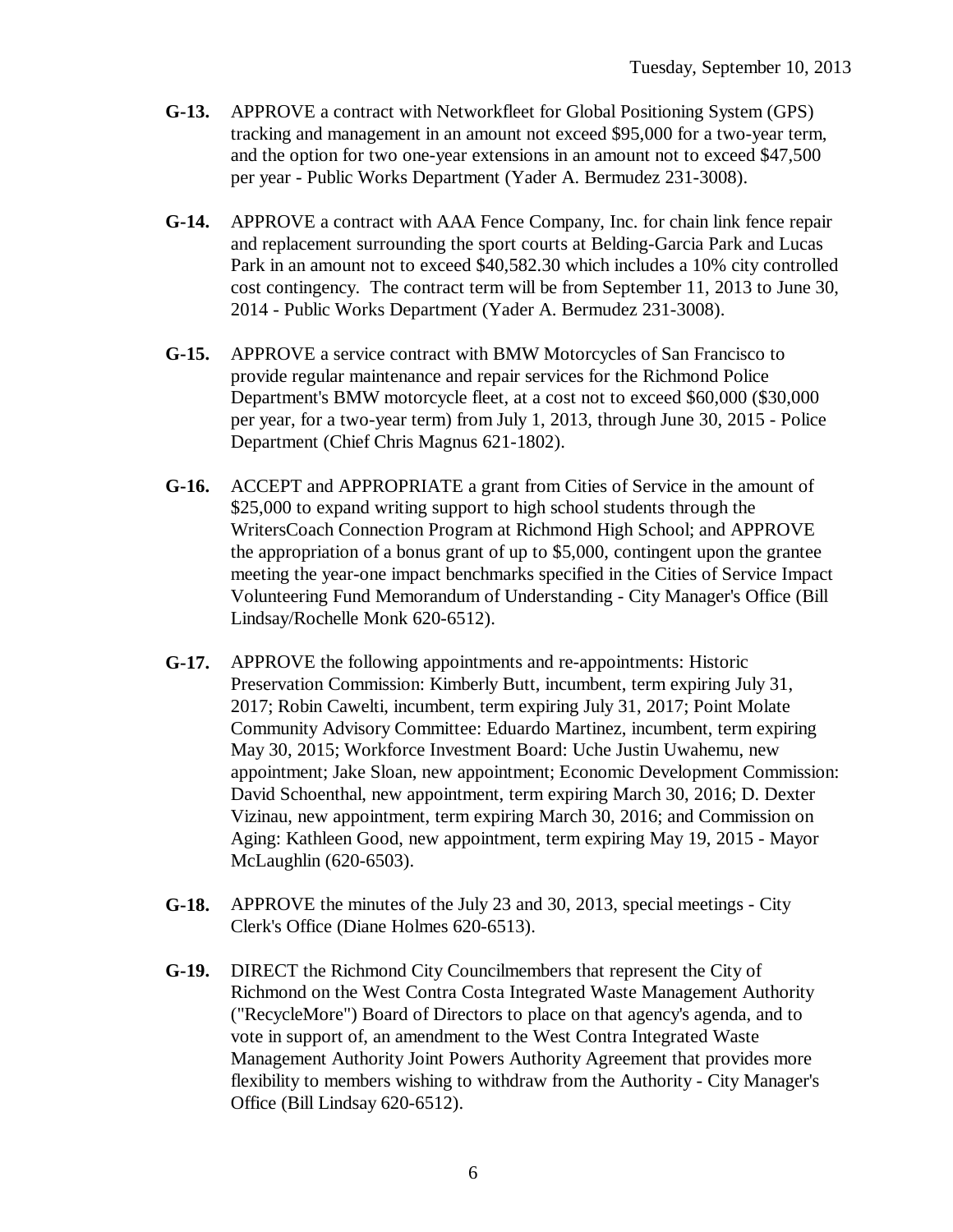- **G-20.** INTRODUCE an ordinance to ban alcohol billboards near schools, in order to reduce the number of minors who become at risk for alcohol abuse due to starting to drink before they can make an informed, adult choice - Councilmembers Rogers, Beckles, and Myrick (620-6861).
- **G-21.** DESIGNATE Councilmember Butt as voting delegate to represent the City of Richmond at the Annual Business Meeting of the League of California Cities 2013 Annual Conference to be held September 18-20, 2013, at the Sacramento Convention Center, Sacramento, California - City Clerk's Office (Diane Holmes 620-6513). This item was continued from the July 23, 2013, meeting.
- **G-22.** ADOPT a resolution authorizing the city manager to enter into and execute all agreements necessary to amend and assess franchise fees for the collection and processing of trash, recyclables, and green waste to compensate the city for fiscal impacts caused by roadway maintenance, litter abatement, and Storm Water Program management - City Manager's Office (Bill Lindsay 620-6512).

#### **H. PUBLIC HEARINGS**

**H-1.** CONTINUE TO SEPTEMBER 17, 2013, RECEIVE testimony regarding the proposed Consolidated Action Plan Evaluation Report (CAPER) and APPROVE the 2012-2013 CAPER - Housing and Community Development (Patrick Lynch 307-8140).

#### **I. COUNCIL AS A WHOLE - NOT EARLIER THAN 7:00 P.M.**

- **I-1.** DIRECT the city manager to withdraw any offers made to servicers of mortgage loans to purchase such mortgages based on fair market value (letters dated July 31, 2013), and to amend the advisory services agreement with Mortgage Resolution Partners, LLC to eliminate the option of utilizing eminent domain as an option to acquire mortgages - Vice Mayor Boozé (620-6593 and Councilmember Bates (620-6743).
- **I-2.** HEAR a report from staff on Richmond CARES the Local Principal Reduction Program, and DIRECT staff to: (1) to work to set up a Joint Powers Authority (JPA) together with other interested municipalities, as a next step forward in the development of this program; (2) to confirm that no loans will be acquired by the City through eminent domain before coming back to the full City Council for a vote; and (3) to continue working with MRP to resolve any remaining legal issues - Mayor McLaughlin (620-6503).
- **I-3.** CONSIDER informing Mortgage Resolution Partners (MRP) that if they fail to provide insurance to protect the City of Richmond from litigation and related damages due to the city exercising its power of eminent domain to acquire underwater mortgages, the city will not proceed with eminent domain actions - Councilmember Rogers (620-6581).